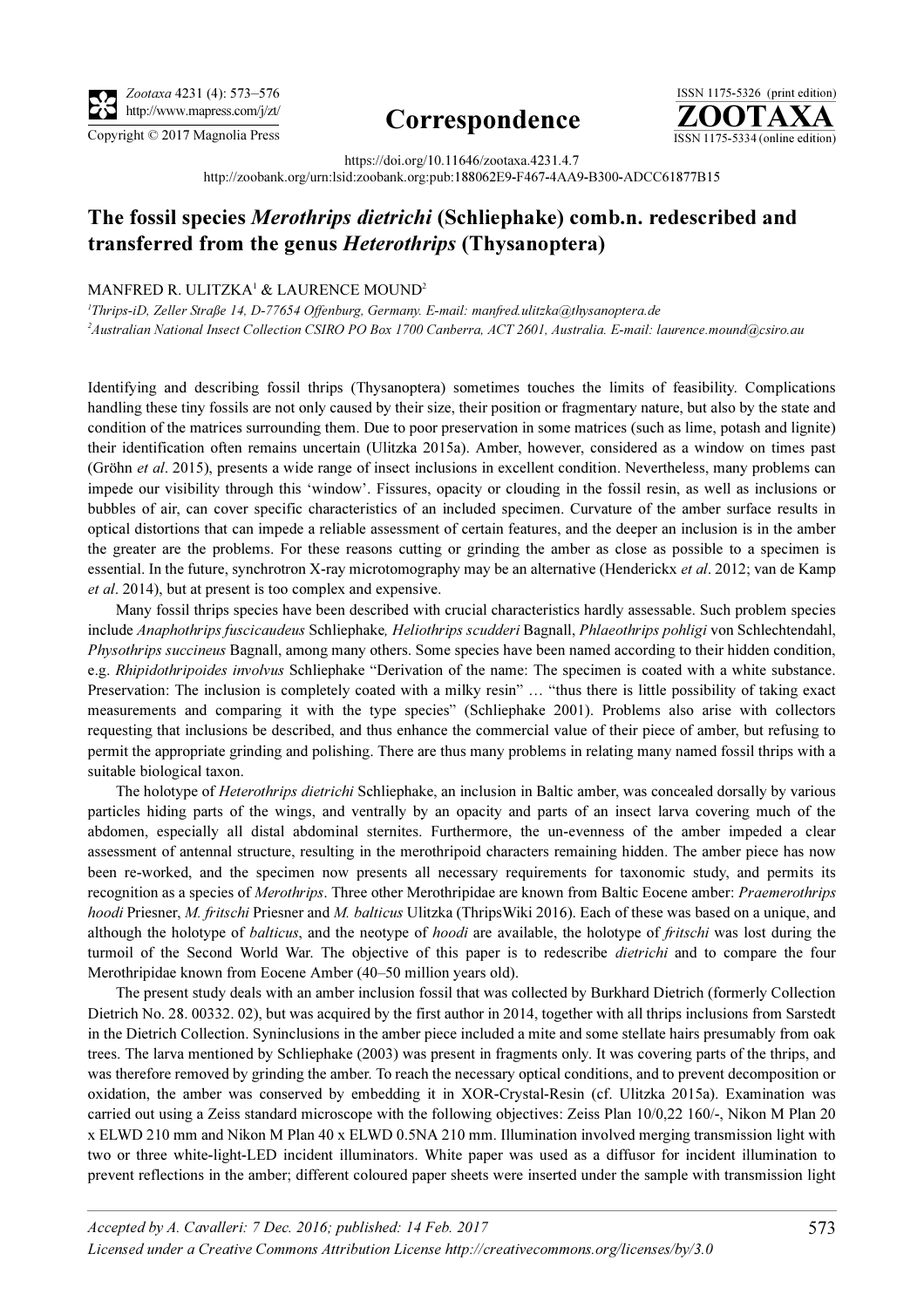to get the inclusion in better contrast to the yellowish translucent amber. Images were taken with a digital camera attached to the microscope (Canon EOS 70d), and these were produced using Helicon Focus software. Nik Sharpener Pro and Adobe Photoshop CS3 were used for final colour adjustment and sharpening. Subsequently, details of the thrips inclusion were drawn using a Zeiss drawing tube attached to the microscope.

#### Merothrips dietrichi (Schliephake) comb.n.

Heterothrips dietrichi Schliephake, 2003: 179.

Holotype female, inclusion in Baltic Eocene amber, found in a gravel pit near Sarstedt (Lower Saxony, Germany). Collection Ulitzka No. MU-Fos-44/1.

Description. Colour of body, head, legs and antennae uniformly light brown (Fig. 1).



FIGURES 1–3. Merothrips dietrichi, female. (1) dorsal view; (2) head, prothorax and left fore leg; (3) abdominal sternites VI–X.

Measurements (holotype female, in microns). Body length 832 (slightly contracted). Head, length 104; width 127. Eyes, length 44. Interocellar setae 64; postocular setae 16. Pronotum, length 120; basal width 135; anteroangular setae 20; anteromarginal setae 13; posteroangular setae 23; posteromarginal setae 14. Mesonotum, length 45; width 122. Metanotum not measurable due to the position of the wings. Mesothorax, largest width measured over the spiracles 173. Abdomen, length 430 (measured ventrally); largest width (segment V) 237; setae on tergite IX S1 134, S2 192, S3 96; axial setae of the trichobothria on tergite X 143, diameter of their sensoria 4. Antennae, length 256; length (width) of antennomeres I 20 (26), II 29 (23), III 39 (16), IV 42 (16), V 29 (14), VI 29 (13) VII 29 (13), VIII 39 (10). Fore wings, length 576; width in the middle 38. Fore tibiae (difficult to measure) about 78; dorsal seta 75. Middle tibiae 78; dorsal seta measurable only at the left, tip broken off at a length of 48. Hind tibiae 105; dorsal seta (hardly visible) about 70.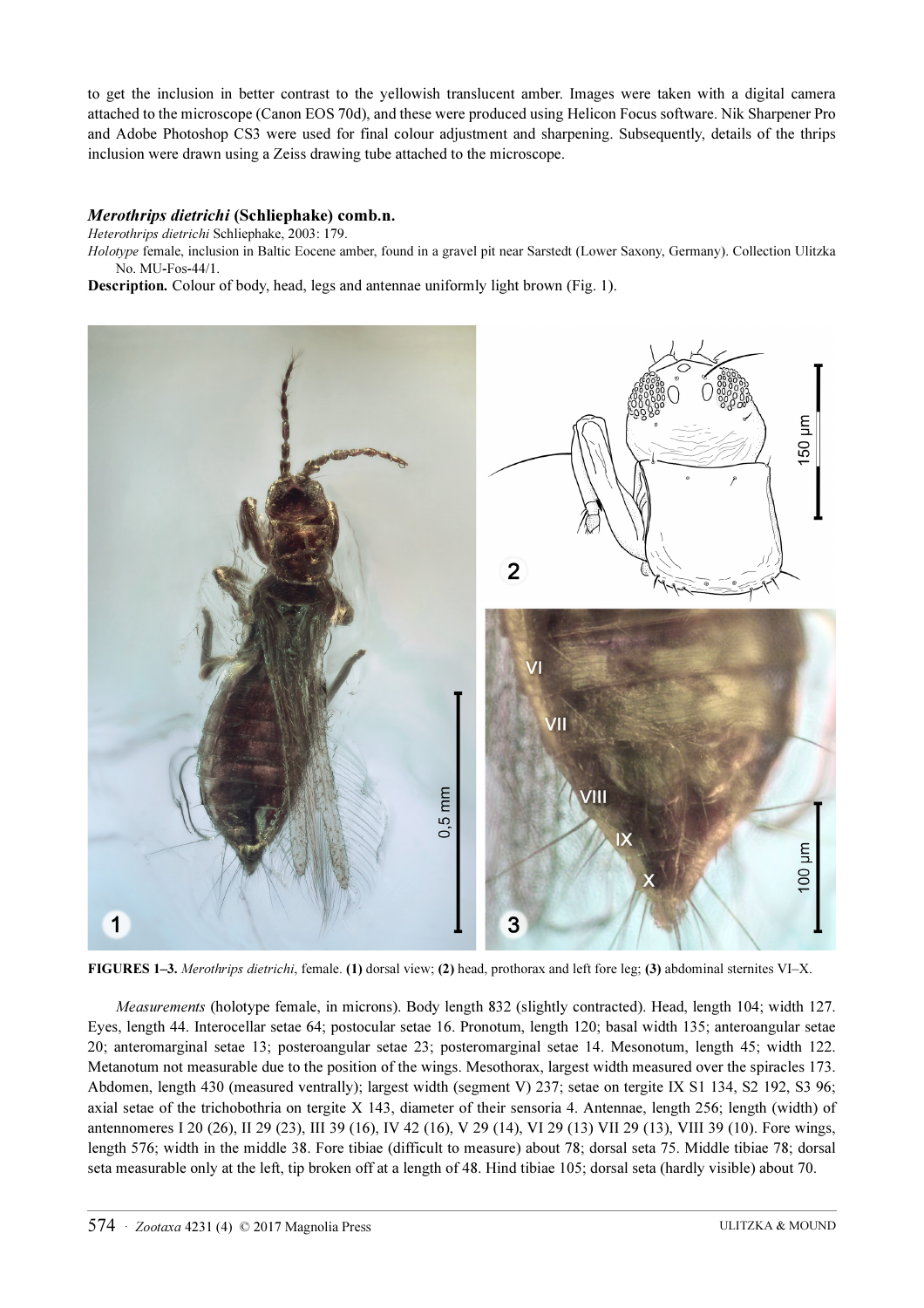Head (Figs 1, 2). Wider than long, weakly sculptured on posterior half, produced in front of the compound eyes; with one pair of long ocellar setae arising outside the ocellar triangle (missing on the left) and one pair of major postocular setae lying well behind the eyes. Eyes not distended ventrally. Antennae with eight antennomeres (not nine, as mentioned in Schliephake [2003]); all segments clearly distinct from each other and bearing long setae; segments III and IV each with a transverse oval sensorium on apex (cf. Schliephake 2003, fig. 1).

Thorax. Prothorax (Figs 1, 2) longer than wide, slightly trapezoidal, with a pair of conspicuously curved longitudinal sutures laterally. Pronotum smooth, without any lines of sculpture; bearing one pair of anteroangular setae, one pair of anteromarginal setae arising well behind the anterior margin, one pair of posteroangular setae and three pairs of posteromarginal setae. Mesothorax much wider than prothorax, weakly sculptured. Fore wings narrow, with two longitudinal veins lying close together; first vein with a row of about 19, second vein with 16 setae (median setae are difficult to count due to reflections in the amber); wing surface without microtrichia; fringes straight; wing scale with a single seta distally. All tibiae bearing dorsally one long median seta; fore tibiae with a slender tubercle at inner apex (due to position of the legs difficult to assess). Tarsi with two tarsomeres; basal tarsomere of fore tarsi bearing one long apical seta on outer margin.

Abdomen. Tergites with transverse lines of sculpture; tergites IX and X with long setae; tergite X additionally with a pair of trichobothria, each bearing a conspicuously long axial seta. Sternites with faint lines of transverse sculpture, without discal setae; sternite VIII reduced to a pair of lobes on posterior margin of seventh sternite (Fig. 3), each lobe bearing two setae. Ovipositor reduced; hidden in the body, visible only at extreme tip.

Comments. This is the fourth species of Merothripidae found in Baltic Amber, and the third species of fossil Merothrips from the Tertiary Eocene. The original specimen of M. fritschi was lost during the Second World War, but the description by Priesner (1924) provides sufficient detail to distinguish it from *dietrichi*. The body of *M. fritschi* is longer and more slender but with conspicuously shorter antennae. The length and width of the head of *fritschi* are almost equal, but in *dietrichi* the head is much wider than long. Like most extant *Merothrips* species, the hind margin of the pronotum of fritschi and dietrichi bears only one pair of posteroangular setae, but these setae differ in length. The head of balticus is also longer than wide, but the body is similar in shape to that of *dietrichi*, although *balticus* bears two pairs of pronotal posteroangular setae, similar to the extant species M. mirus (Mound & O'Neill 1974).

### Key to the species of Merothripidae from Baltic Eocene amber

| 1.     |                                                                                                                                 |  |
|--------|---------------------------------------------------------------------------------------------------------------------------------|--|
| $\sim$ | Antennae 8-segmented, pronotum with 1 or 2 pairs of posteroangular setae; slender wings present with two longitudinal veins but |  |
|        |                                                                                                                                 |  |
|        | 2. Pronotum with 2 pairs of posteroangular setae; interior pair arising from minute cone shaped tubercles  M. balticus          |  |
|        |                                                                                                                                 |  |
|        |                                                                                                                                 |  |
|        |                                                                                                                                 |  |

Remarks. The original allocation of *dietrichi* to the genus *Heterothrips* appeared doubtful, even without studying the specimen. The antennal sensoria did not correspond, and all species of Heterothripidae have the antennae clearly 9 segmented. Moreover, it is probably relevant that all extant Heterothripidae are from the New World. Currently there remain four fossil Heterothripidae listed in ThripsWiki (2016), but the systematic position of each of these is equivocal. (1) Electrothrips hystrix Bagnall: "most of the specimen is obscured by fractures in the amber", its antennae are not clearly visible (Mound 1968); (2) *Eocephalothrips capito* (Schlechtendahl): "the genus is based on an illustration of a fossil" (ThripsWiki 2016), "the text states that the median antennal segments are not clearly visible" (Mound 1968); (3) Heterothrips nani Schliephake: according to the author both sides of the specimen are covered with bubbles of air hiding its main characteristics, furthermore, the typical heterothipoid apical sensorial areas around antennal segments III and IV are not visible (Schliephake 2001); (4) Protothrips speratus Priesner: the author did not specify the holotype male necessarily as a Heterothripidae, but considered it as a representative of a new family within the superfamily Thripoidea. He proposed its taxonomic position as close to the heterothripids (Priesner 1924). The type specimen of P. speratus once was part of the Klebs and Fritsch Collections, which were associated with the former immense amber collection of the Albertus University of Königsberg, Prussia. Unfortunately, this collection was lost during the Second World War (Ulitzka 2015b), thus further studies on that species are not possible.